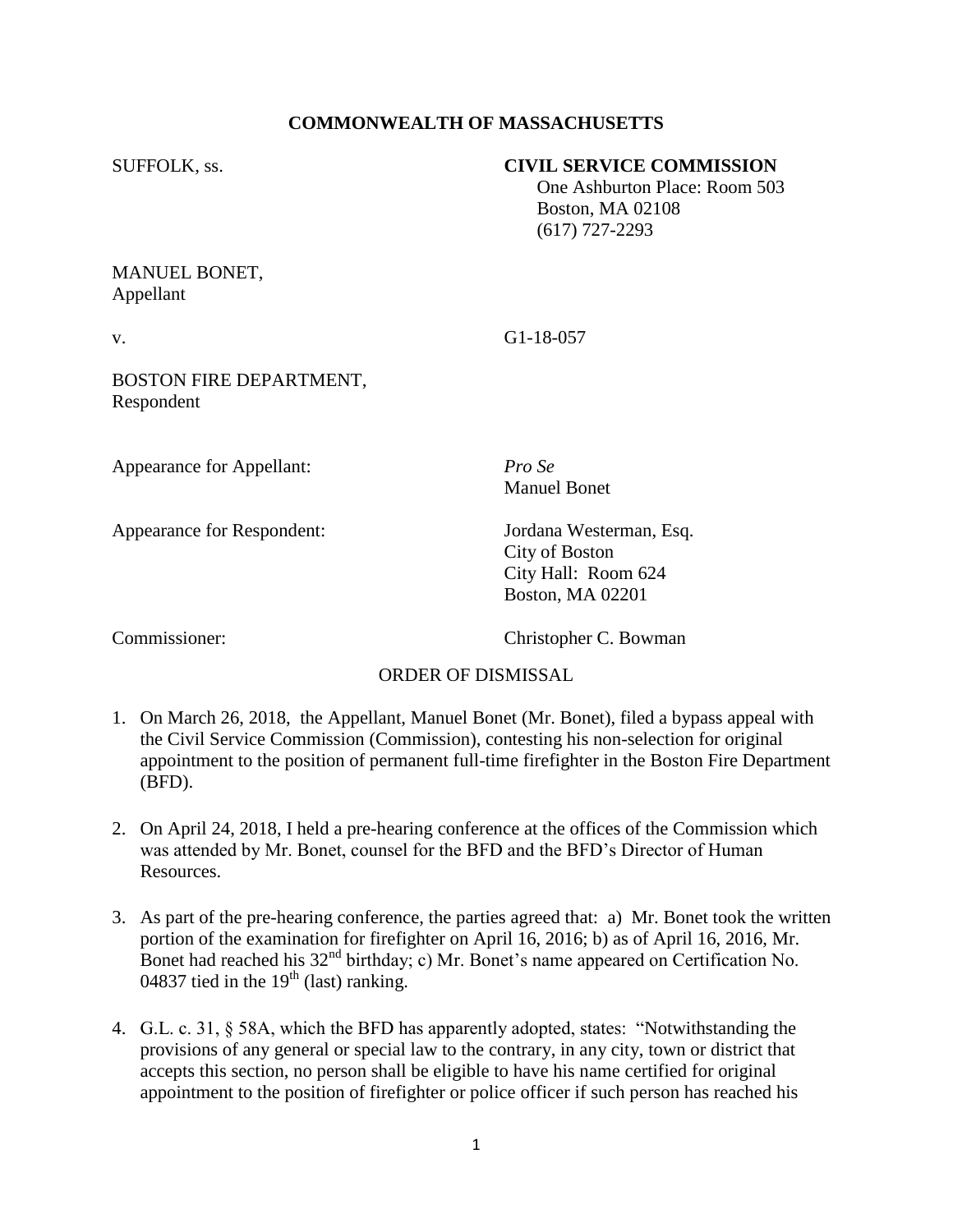thirty-second birthday on the date of the entrance examination. Any veteran shall be allowed to exceed the maximum age provision of this section by the number of years served on active military duty, but in no case shall said candidate for appointment be credited more than four years of active military duty."

5. Mr. Bonet is not a veteran.

#### *Analysis / Conclusion*

Mr. Bonet's appeal must be dismissed for two (2) reasons.

First, Mr. Bonet's name appeared in the 19<sup>th</sup> (last) ranking on Certification No. 04837 and, thus, no candidates ranked below him were appointed. The Commission has long held that the appointment of a candidate among those with the same rank on a Certification is not a bypass . See Edson v. Reading, 21 MCSR 453 (2008) (upheld by Superior Court; Edson v. Civil Service Comm'n, Middlesex Sup. Crt. No. 08-CV3418 (2009); Bartolomei v. Holyoke, 21 MCSR 94 (2008); Coughlin v. Plymouth, 19 MCSR 434 (2006); Kallas v. Franklin School Dep't, 11 MCSR 73 (1998); Servello v. Dep't of Correction, 28 MCSR 252 (2015); See also Thompson v. Civil Service Comm'n, Suffolk Superior Crt. No. MICV 1995-5742 (1996) (concluding that selection among tied candidates does not present a bypass); Massachusetts Ass'n of Minority Law Enforcement Officers v. Abban, 434 Mass. 256, 261 (2001) ("In deciding bypass appeals, the commission must determine whether the appointing authority has complied with the requirements of Massachusetts civil service law for selecting lower scoring candidates over higher scoring candidates); Cotter v. Boston, 193 F. Supp. 2d 323, 354 (D. Mass. 2002) (citing HRD's guide), rev'd in part on other grounds, 323 F.3d 160 (1St Cir. 2003) ("when a civil service exam results in a tie -score, and the appointing authority ... promotes some but not all of the candidates, no actionable ` bypass ' has taken place in the parlance of... civil service"). Since no candidate ranked below Mr. Bonet was appointed to the position of police officer, there was no bypass.

Second, there is no dispute that Mr. Bonet had reached his  $32<sup>nd</sup>$  birthday as of the date of the written examination for firefighter on April 16, 2016. Thus, he is not eligible to be a Boston firefighter pursuant to Section 58A of the civil service law.

For these reasons, Mr. Bonet's appeal under Docket No. G1-18-057 is hereby *dismissed.*

Civil Service Commission

*/s/ Christopher Bowman* Christopher C. Bowman Chairman